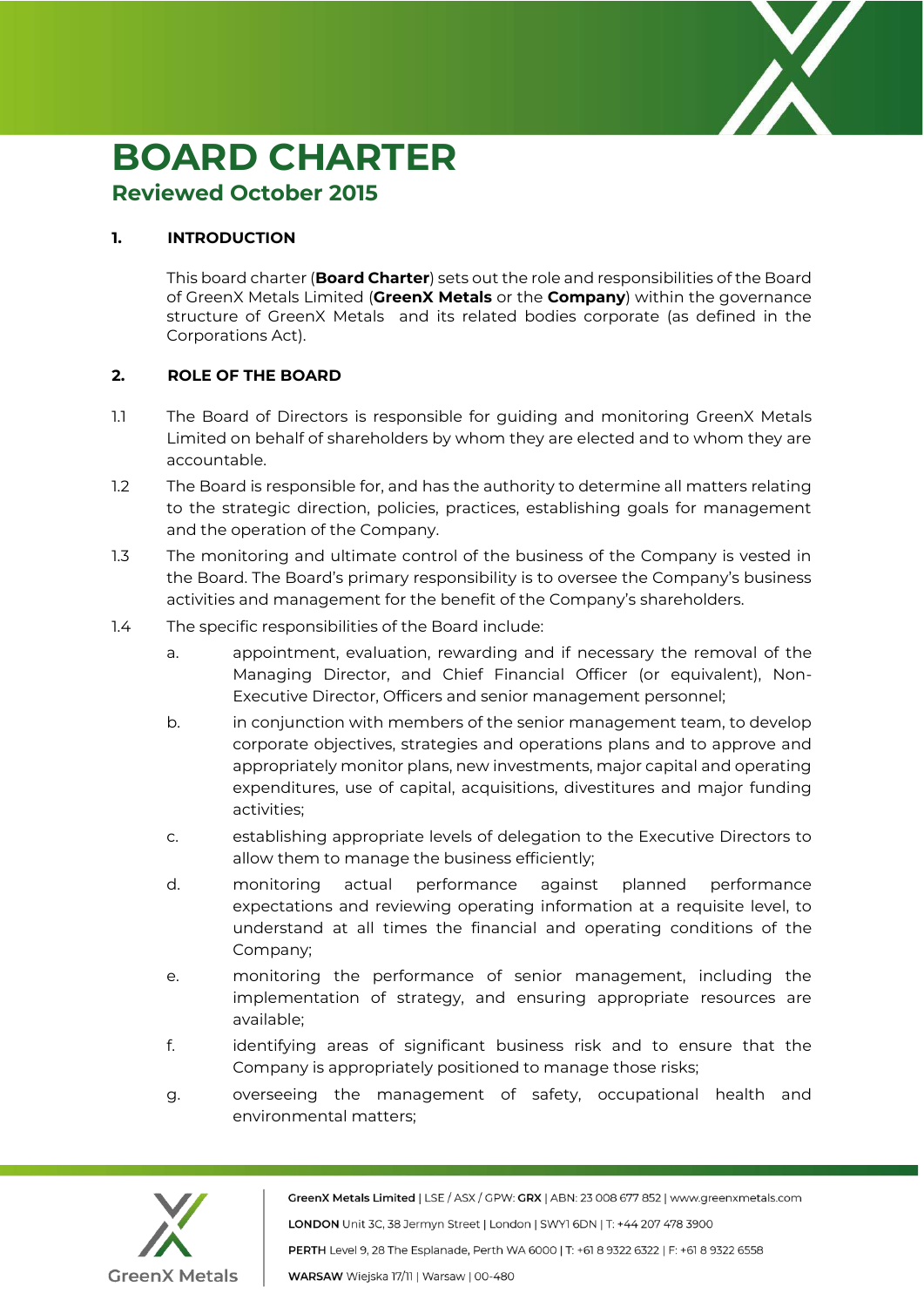

- h. satisfying itself that the financial statements of the Company fairly and accurately set out the financial position and financial performance of the Company for the period under review;
- i. satisfying itself that there are appropriate reporting systems and controls in place to assure the Board that proper operational, financial, compliance, and internal control processes are in place and functioning appropriately;
- j. ensuring that appropriate internal and external audit arrangements are in place and operating effectively;
- k. having a framework in place to help ensure that the Company acts legally and responsibly on all matters consistent with the code of conduct; and
- l. reporting accurately to shareholders, on a timely basis.
- 1.5 Whilst at all times the Board retains full responsibility for guiding and monitoring the Company, in discharging its stewardship it may make use of committees. The Board has not established any committees at this time. Until such time as the Board determines that it is appropriate to establish separate committees, the function of the:
	- a. Audit Committee,
	- b. Nomination Committee, and
	- c. Remuneration Committee,

as set out in this Charter will be performed by the Board.

- 1.6 Each director has the right to seek independent professional advice on matters relating to his position as a director of the Company at the Company's expense, subject to the prior approval of the Chairman, which shall not be unreasonably withheld.
- 1.7 In the event of a conflict of interest or where a potential conflict of interest may arise, involved directors will, unless the remaining directors resolve otherwise, withdraw from deliberations concerning the matter.
- 1.8 In accordance with the constitution of the Company, directors (other than the Managing Director) must offer themselves for re-election by shareholders at least every 3 years. The Board does not specify a maximum term for which a director may hold office.
- 1.9 The responsibility for the day-to-day operation and administration of the Company is delegated by the Board to the Managing Director. The Board ensures that the Managing Director and the management team is appropriately qualified and experienced to discharge their responsibilities and has in place procedures to assess the performance of the Managing Director and executive directors.
- 1.10 The roles of Chairman and Managing Director are not combined. The Managing Director is accountable to the Board for all authority delegated to the position.
- 1.11 Whilst there is a clear division between the responsibilities of the Board and management, the Board is responsible for ensuring that management's objectives and activities are aligned with the expectations and risks identified by the Board. The Board has a number of mechanisms in place to ensure this is achieved including: